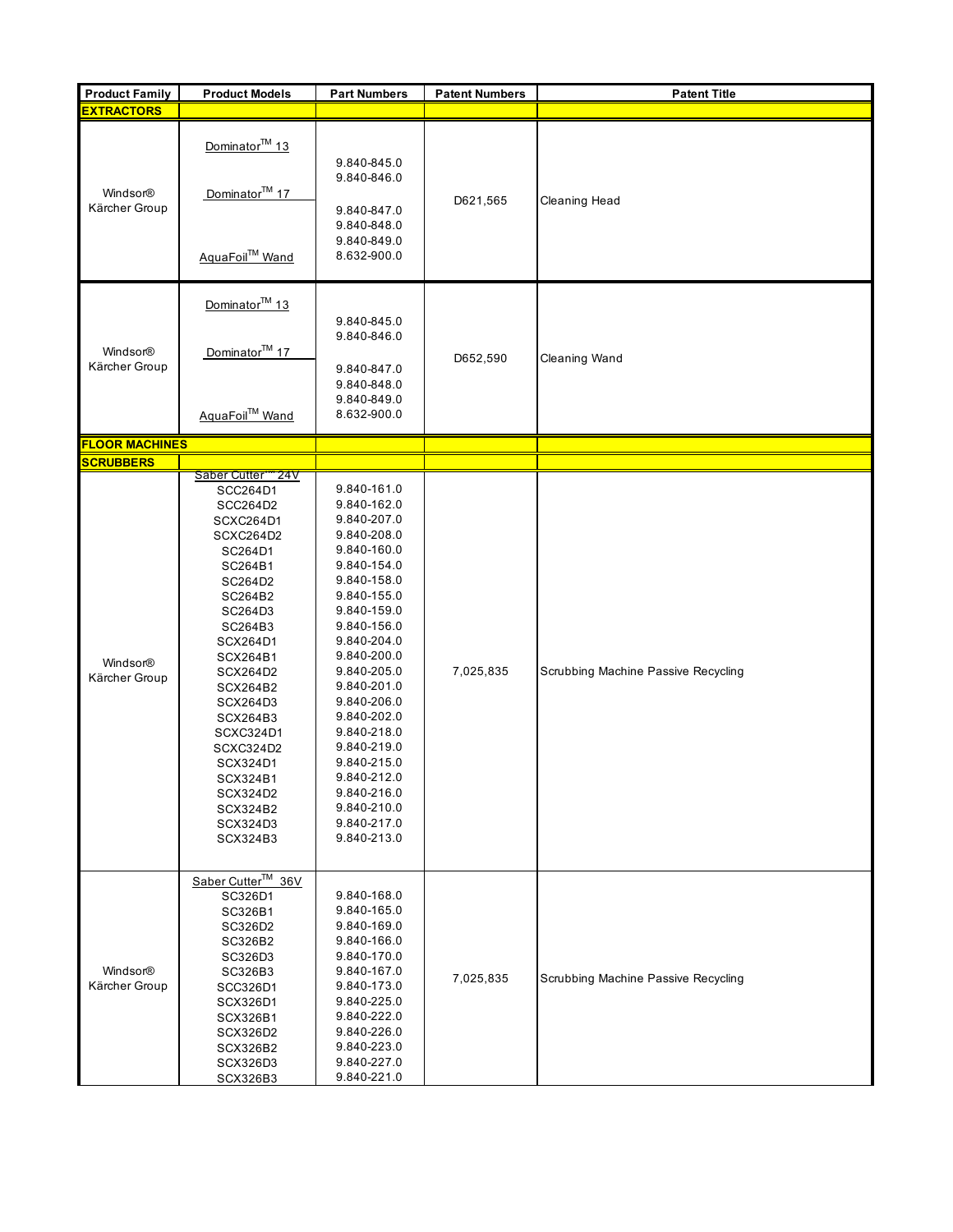| Kärcher®                  | 32" Industrial<br>BD 80/120 W Bp                                              | 9.840-732.0<br>9.840-733.0<br>9.840-734.0<br>9.840-735.0<br>9.840-736.0                                                                                                                                                                                                    | 7,025,835                                                                                                          | Scrubbing Machine Passive Recycling          |
|---------------------------|-------------------------------------------------------------------------------|----------------------------------------------------------------------------------------------------------------------------------------------------------------------------------------------------------------------------------------------------------------------------|--------------------------------------------------------------------------------------------------------------------|----------------------------------------------|
| Windsor®<br>Karcher Group | Cricket™<br>Automop<br>CKTA24<br>CKTA24H<br>CKTA24P<br>CKTA24D<br>B60/10 Eco! | 1.006-700.0<br>1.006-702.0<br>1.006-703.0<br>1.006-704.0                                                                                                                                                                                                                   | D728,181<br>D748,879<br>D809,721                                                                                   | Cleaning Pad<br><b>Floor Cleaning Device</b> |
| Kärcher®                  | B60/10CB<br>B60/10CP<br>B60/10CD                                              | 1.006-706.0<br>1.006-707.0<br>1.006-708.0                                                                                                                                                                                                                                  |                                                                                                                    |                                              |
|                           | <b>CHARIOT® FLOOR CLEANING EQUIPMENT</b>                                      |                                                                                                                                                                                                                                                                            |                                                                                                                    |                                              |
| Windsor®<br>Kärcher Group | Chariot <sup>®</sup> 2 iScrub                                                 | 9.840-810.0<br>9.840-811.0<br>9.840-812.0<br>9.840-813.0<br>9.840-814.0<br>9.840-815.0<br>9.840-816.0<br>9.840-817.0                                                                                                                                                       | 7,533,435<br>8,245,345<br>8,528,142<br>9,015,887<br>9,451,861<br>9,757,005<br>9,730,566<br>8,438,685<br>10,555,657 | <b>Floor Treatment Apparatus</b>             |
| Windsor®<br>Kärcher Group | Chariot® 2 iScrub Delux                                                       | 9.840-898.0<br>9.840-900.0<br>9.840-901.0<br>9.840-902.0<br>9.840-904.0<br>9.840-905.0<br>9.841-255.0<br>9.841-258.0<br>9.841-256.0<br>9.841-259.0<br>9.841-257.0<br>9.841-260.0<br>9.841-316.0<br>9.841-315.0<br>9.841-320.0<br>9.841-319.0<br>9.841-318.0<br>9.841-317.0 | 7,533,435<br>8,245,345<br>8,528,142<br>9,015,887<br>9,451,861<br>9,757,005<br>9,730,566<br>8,438,685<br>10,555,657 | <b>Floor Treatment Apparatus</b>             |
| Windsor®<br>Kärcher Group | Chariot® 2 iScrub 22"                                                         | 9.840-938.0<br>9.840-940.0<br>9.840-941.0<br>9.841-261.0<br>9.841-262.0<br>9.841-263.0                                                                                                                                                                                     | 7,533,435<br>8,245,345<br>8,528,142<br>9,015,887<br>9,451,861<br>9,757,005<br>9,730,566<br>8,438,685<br>10,555,657 | <b>Floor Treatment Apparatus</b>             |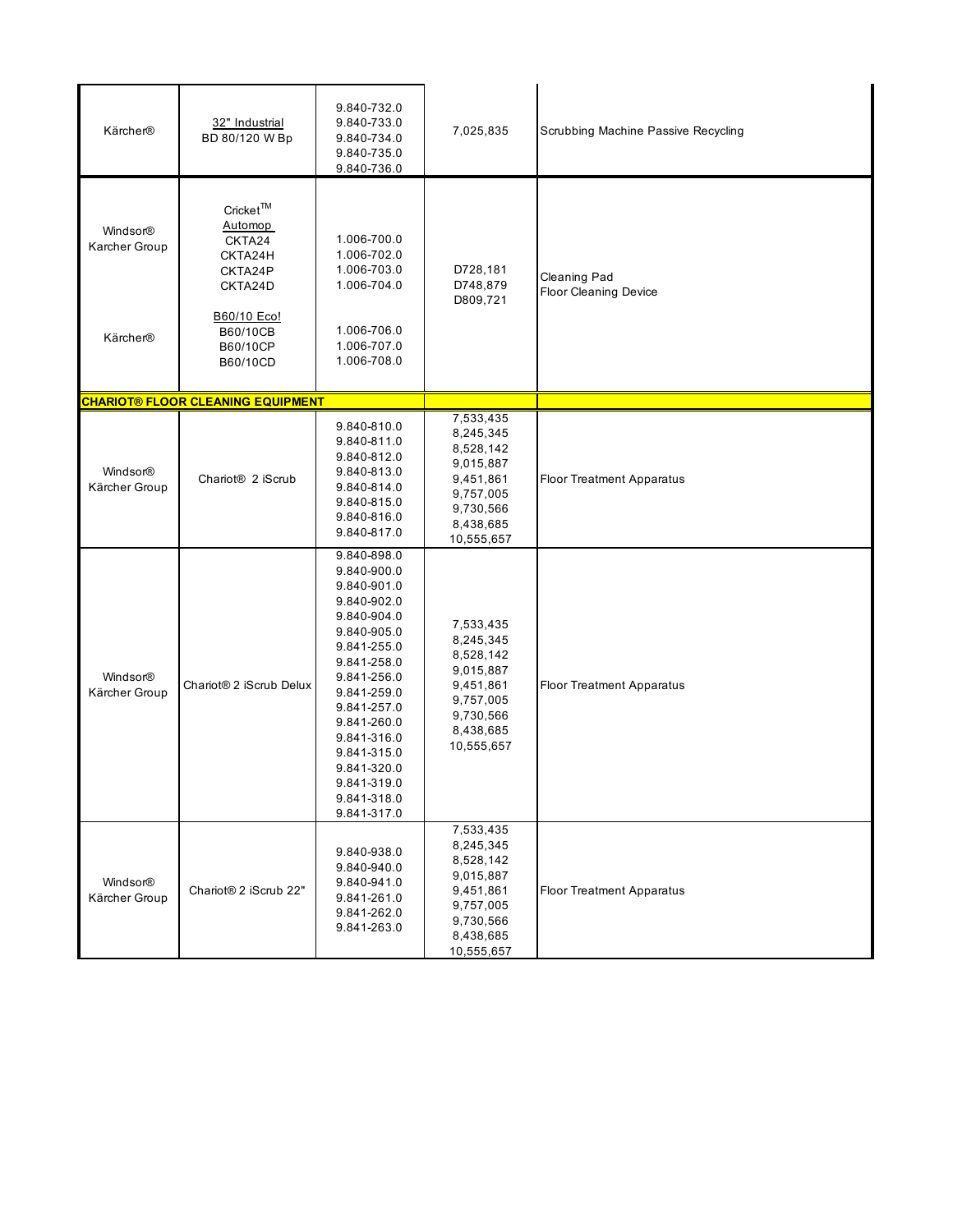|               |                                   | 9.841-009.0 |            |                                  |
|---------------|-----------------------------------|-------------|------------|----------------------------------|
|               |                                   |             |            |                                  |
|               |                                   | 9.841-008.0 |            |                                  |
|               |                                   | 9.841-010.0 |            |                                  |
|               |                                   | 9.841-144.0 |            |                                  |
|               |                                   | 9.841-143.0 |            |                                  |
|               |                                   | 9.841-145.0 |            |                                  |
|               |                                   |             |            |                                  |
|               |                                   | 9.841-012.0 |            |                                  |
|               |                                   | 9.841-011.0 | 7,533,435  |                                  |
|               |                                   | 9.841-013.0 |            |                                  |
|               |                                   | 9.841-147.0 | 8,245,345  |                                  |
|               |                                   | 9.841-146.0 | 8,528,142  |                                  |
| Windsor®      |                                   |             | 9,015,887  |                                  |
|               | Chariot <sup>®</sup> 3 iScrub 26" | 9.841-148.0 | 9,451,861  | <b>Floor Treatment Apparatus</b> |
| Kärcher Group |                                   | 9.841-041.0 | 9,757,005  |                                  |
|               |                                   | 9.841-040.0 | 9,730,566  |                                  |
|               |                                   | 9.841-042.0 |            |                                  |
|               |                                   | 9.841-152.0 | 8,438,685  |                                  |
|               |                                   |             | 10,555,657 |                                  |
|               |                                   | 9.841-151.0 |            |                                  |
|               |                                   | 9.841-153.0 |            |                                  |
|               |                                   | 9.841-044.0 |            |                                  |
|               |                                   | 9.841-043.0 |            |                                  |
|               |                                   | 9.841-045.0 |            |                                  |
|               |                                   | 9.841-155.0 |            |                                  |
|               |                                   |             |            |                                  |
|               |                                   | 9.841-154.0 |            |                                  |
|               |                                   | 9.841-156.0 |            |                                  |
|               |                                   | 9.841-015.0 |            |                                  |
|               |                                   | 9.841-014.0 |            |                                  |
|               |                                   | 9.841-016.0 | 7,533,435  |                                  |
|               |                                   | 9.841-018.0 | 8,245,345  |                                  |
|               |                                   |             | 8,528,142  |                                  |
|               |                                   | 9.841-017.0 | 9,015,887  |                                  |
| Windsor®      | Chariot <sup>®</sup> 3 iScrub 26" | 9.841-019.0 | 9,451,861  | <b>Floor Treatment Apparatus</b> |
| Kärcher Group | SP                                | 9.841-047.0 |            |                                  |
|               |                                   | 9.841-046.0 | 9,757,005  |                                  |
|               |                                   | 9.841-048.0 | 9,730,566  |                                  |
|               |                                   |             | 8,438,685  |                                  |
|               |                                   | 9.841-050.0 | 10,555,657 |                                  |
|               |                                   | 9.841-049.0 |            |                                  |
|               |                                   | 9.841-051.0 |            |                                  |
|               |                                   |             | 7,533,435  |                                  |
|               |                                   |             | 8,245,345  |                                  |
|               |                                   | 9.840-913.0 | 8,528,142  |                                  |
|               | Chariot <sup>®</sup> 2 iVacuum    |             |            |                                  |
| Windsor®      | <b>ATV 24"</b>                    | 9.840-914.0 | 9,015,887  |                                  |
| Kärcher Group |                                   | 9.840-916.0 | 9,451,861  | <b>Floor Treatment Apparatus</b> |
|               |                                   |             | 9,757,005  |                                  |
|               |                                   |             | 9,730,566  |                                  |
|               |                                   |             | 8,438,685  |                                  |
|               |                                   |             | 10,555,657 |                                  |
|               |                                   |             |            |                                  |
|               |                                   |             | 7,533,435  |                                  |
|               |                                   | 9.841-392.0 | 8,245,345  |                                  |
|               |                                   |             | 8,528,142  |                                  |
|               |                                   | 9.841-393.0 | 9,015,887  |                                  |
| Windsor®      | Chariot® 3 CV 86/1 RS             | 9.841-394.0 | 9,451,861  | <b>Floor Treatment Apparatus</b> |
| Kärcher Group | <b>Bp</b>                         | 9.841-395.0 |            |                                  |
|               |                                   | 9.841-396.0 | 9,757,005  |                                  |
|               |                                   | 9.841-397.0 | 9,730,566  |                                  |
|               |                                   |             | 8,438,685  |                                  |
|               |                                   |             | 10,555,657 |                                  |
|               |                                   | 9.841-074.0 | 7,533,435  |                                  |
|               |                                   | 9.841-075.0 | 8,245,345  |                                  |
|               |                                   |             |            |                                  |
|               |                                   | 9.841-076.0 | 8,528,142  |                                  |
| Windsor®      | Chariot <sup>®</sup> 2 iGloss 20  | 9.841-080.0 | 9,015,887  |                                  |
|               |                                   | 9.841-081.0 | 9,451,861  | <b>Floor Treatment Apparatus</b> |
| Kärcher Group | <b>Bumisher</b>                   | 9.841-082.0 | 9,757,005  |                                  |
|               |                                   | 9.841-086.0 | 9,730,566  |                                  |
|               |                                   |             |            |                                  |
|               |                                   | 9.841-087.0 | 8,438,685  |                                  |
|               |                                   | 9.841-088.0 | 10,555,657 |                                  |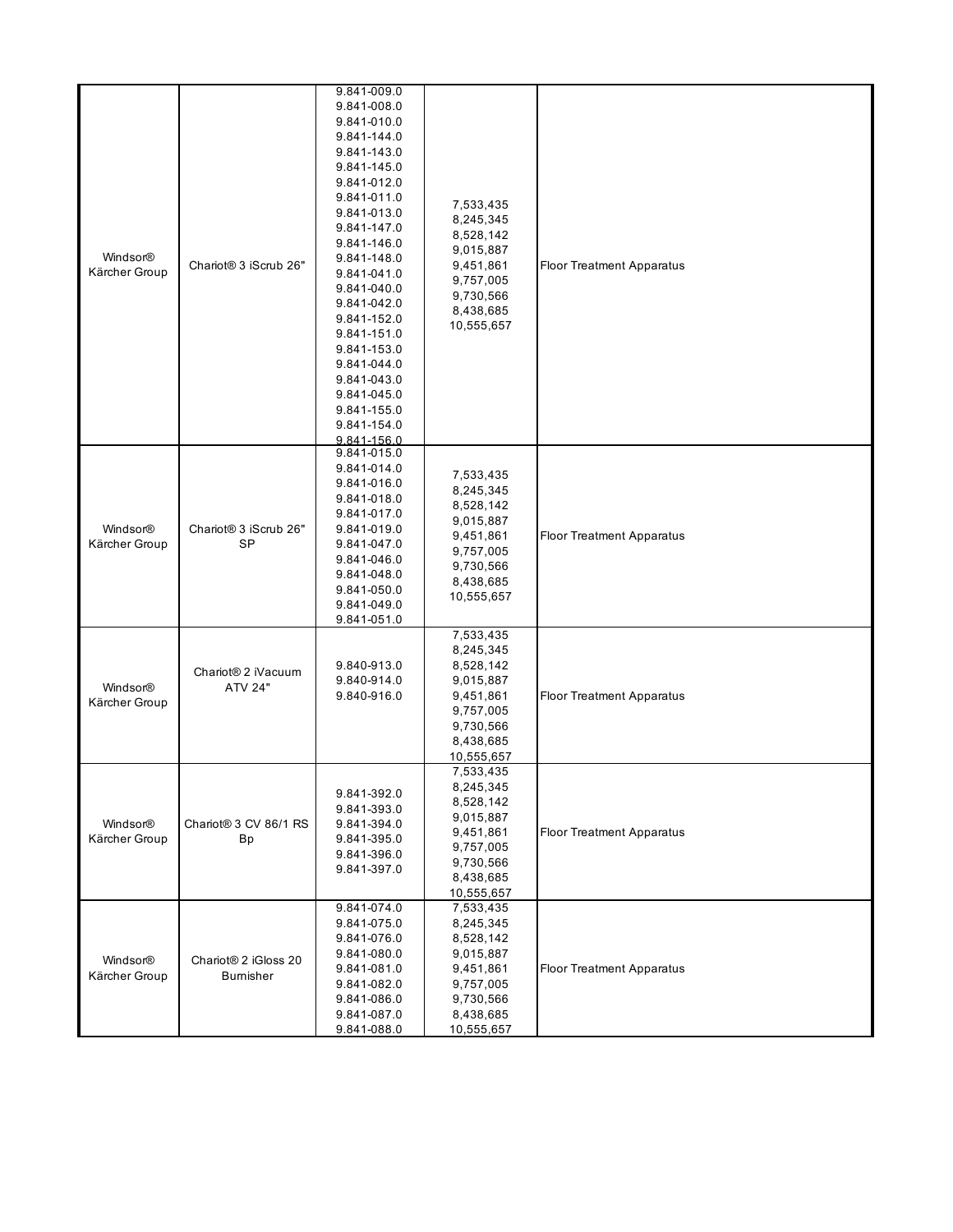| Windsor®<br>Kärcher Group | Chariot <sup>®</sup> 3 iExtract 26               | 9.841-214.0<br>9.841-215.0<br>9.841-216.0<br>9.841-217.0<br>9.841-219.0<br>9.841-219.0<br>9.841-270.0<br>9.841-271.0<br>9.841-272.0<br>9.841-275.0<br>9.841-276.0<br>9.841-277.0 | 7,533,435<br>8,245,345<br>8,528,142<br>9,015,887<br>9,451,861<br>9,757,005<br>9,730,566<br>8,438,685<br>10,555,657 | <b>Floor Treatment Apparatus</b>                                                                                           |
|---------------------------|--------------------------------------------------|----------------------------------------------------------------------------------------------------------------------------------------------------------------------------------|--------------------------------------------------------------------------------------------------------------------|----------------------------------------------------------------------------------------------------------------------------|
| Windsor®<br>Kärcher Group | Chariot <sup>®</sup> 2 iScrub                    | 9.840-810.0<br>9.840-811.0<br>9.840-812.0<br>9.840-813.0<br>9.840-814.0<br>9.840-815.0<br>9.840-816.0<br>9.840-817.0                                                             | 8,302,240<br>8,887,340<br>9,192,276<br>9,510,721<br>8,397,333                                                      | <b>Floor Cleaning Apparatus</b><br>Selectively Adjustable Steering Mechanism for Use on a<br><b>Floor Cleaning Machine</b> |
| Windsor®<br>Kärcher Group | Chariot <sup>®</sup> 2 iScrub Delux              | 9.840-898.0<br>9.840-900.0<br>9.840-901.0<br>9.840-902.0<br>9.840-904.0<br>9.840-905.0<br>9.841-255.0<br>Q 841-258 0                                                             | 8,302,240<br>8,887,340<br>9,192,276<br>9,510,721<br>8,397,333                                                      | <b>Floor Cleaning Apparatus</b><br>Selectively Adjustable Steering Mechanism for Use on a<br><b>Floor Cleaning Machine</b> |
| Windsor®<br>Kärcher Group | Chariot <sup>®</sup> 2 iScrub 22"                | 9.840-938.0<br>9.840-940.0<br>9.840-941.0<br>9.841-261.0<br>9.841-262.0<br>9.841-263.0                                                                                           | 8,302,240<br>8,887,340<br>9,192,276<br>9,510,721<br>8,397,333                                                      | <b>Floor Cleaning Apparatus</b><br>Selectively Adjustable Steering Mechanism for Use on a<br>Floor Cleaning Machine        |
| Windsor®<br>Kärcher Group | Chariot <sup>®</sup> 2 iVacuum<br><b>ATV 24"</b> | 9.840-913.0<br>9.840-914.0<br>9.840-916.0                                                                                                                                        | 8,302,240<br>8,887,340<br>9,192,276<br>9,510,721<br>8,397,333                                                      | <b>Floor Cleaning Apparatus</b><br>Selectively Adjustable Steering Mechanism for Use on a<br><b>Floor Cleaning Machine</b> |
| Windsor®<br>Kärcher Group | Chariot® 2 iGloss 20<br>Bumisher                 | 9.841-074.0<br>9.841-075.0<br>9.841-076.0<br>9.841-080.0<br>9.841-081.0<br>9.841-082.0<br>9.841-086.0<br>9.841-087.0<br>9.841-088.0                                              | 8,302,240<br>8,887,340<br>9,192,276<br>9,510,721<br>8,397,333                                                      | <b>Floor Cleaning Apparatus</b><br>Selectively Adjustable Steering Mechanism for Use on a<br><b>Floor Cleaning Machine</b> |
| Windsor®<br>Kärcher Group | Chariot <sup>®</sup> 2 iScrub                    | 9.840-810.0<br>9.840-811.0<br>9.840-812.0<br>9.840-813.0<br>9.840-814.0<br>9.840-815.0<br>9.840-816.0<br>9.840-817.0                                                             | 8,966,693                                                                                                          | Method and Apparatus for Extended use of Cleaning Fluid in<br>a Floor Cleaning Machine                                     |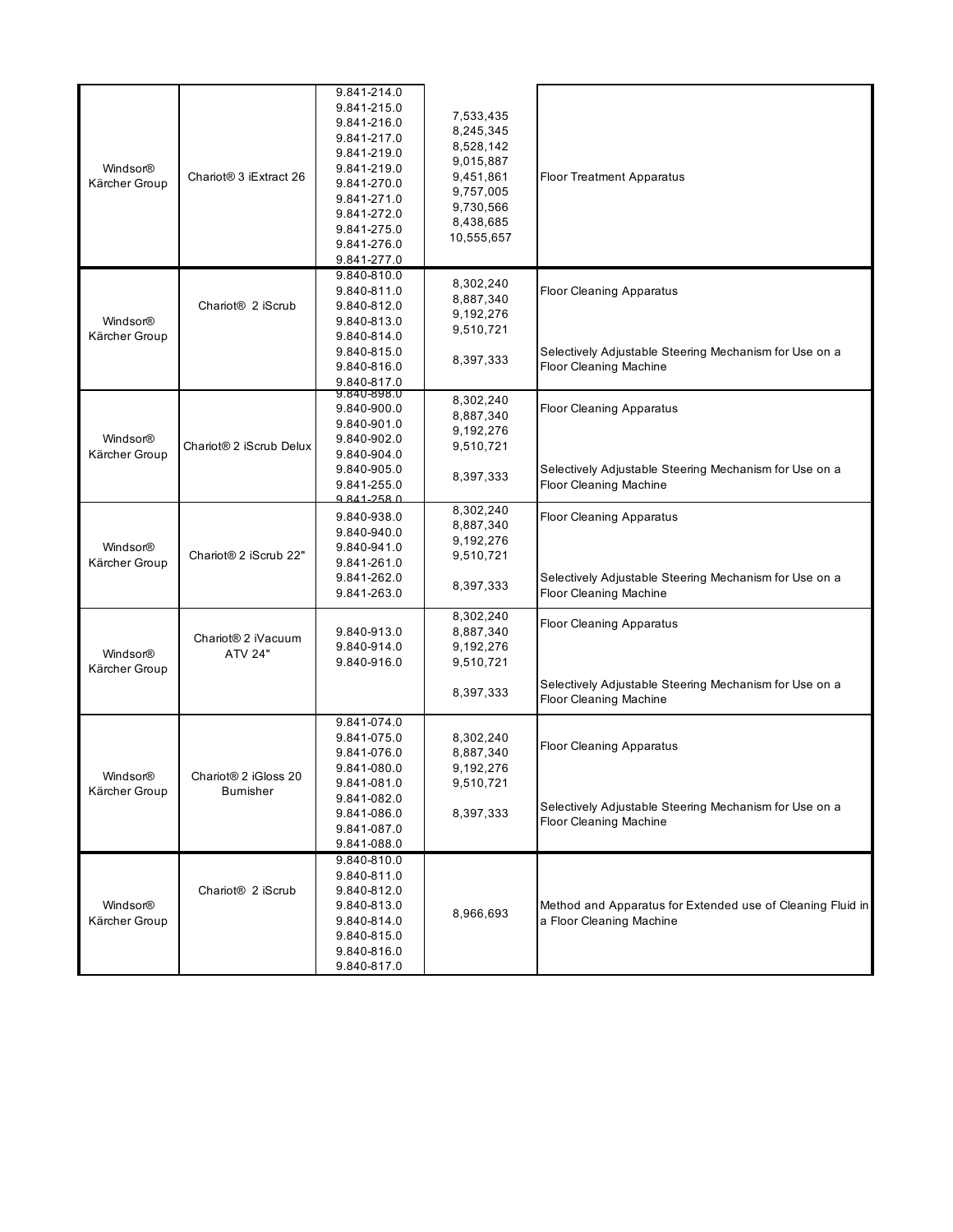|               |                                   | 9.840-898.0 |           |                                                                                        |
|---------------|-----------------------------------|-------------|-----------|----------------------------------------------------------------------------------------|
|               |                                   | 9.840-900.0 |           |                                                                                        |
|               |                                   | 9.840-901.0 |           |                                                                                        |
|               |                                   | 9.840-902.0 |           |                                                                                        |
|               |                                   | 9.840-904.0 |           |                                                                                        |
|               |                                   | 9.840-905.0 |           |                                                                                        |
|               |                                   | 9.841-255.0 |           |                                                                                        |
|               |                                   | 9.841-258.0 |           |                                                                                        |
| Windsor®      |                                   | 9.841-256.0 |           | Method and Apparatus for Extended use of Cleaning Fluid in                             |
| Kärcher Group | Chariot® 2 iScrub Delux           | 9.841-259.0 | 8,966,693 | a Floor Cleaning Machine                                                               |
|               |                                   | 9.841-257.0 |           |                                                                                        |
|               |                                   | 9.841-260.0 |           |                                                                                        |
|               |                                   | 9.841-316.0 |           |                                                                                        |
|               |                                   | 9.841-315.0 |           |                                                                                        |
|               |                                   | 9.841-320.0 |           |                                                                                        |
|               |                                   | 9.841-319.0 |           |                                                                                        |
|               |                                   | 9.841-318.0 |           |                                                                                        |
|               |                                   | 9.841-317.0 |           |                                                                                        |
|               |                                   | 9.840-938.0 |           |                                                                                        |
|               |                                   | 9.840-940.0 |           |                                                                                        |
| Windsor®      |                                   | 9.840-941.0 |           | Method and Apparatus for Extended use of Cleaning Fluid in                             |
| Kärcher Group | Chariot® 2 iScrub 22"             | 9.841-261.0 | 8,966,693 | a Floor Cleaning Machine                                                               |
|               |                                   | 9.841-262.0 |           |                                                                                        |
|               |                                   | 9.841-263.0 |           |                                                                                        |
|               |                                   | 9.841-009.0 |           |                                                                                        |
|               |                                   | 9.841-008.0 |           |                                                                                        |
|               |                                   | 9.841-010.0 |           | Method and Apparatus for Extended use of Cleaning Fluid in<br>a Floor Cleaning Machine |
|               |                                   | 9.841-144.0 |           |                                                                                        |
|               |                                   | 9.841-143.0 |           |                                                                                        |
|               | Chariot® 3 iScrub 26"             | 9.841-145.0 |           |                                                                                        |
|               |                                   | 9.841-012.0 |           |                                                                                        |
|               |                                   | 9.841-011.0 |           |                                                                                        |
|               |                                   | 9.841-013.0 |           |                                                                                        |
|               |                                   | 9.841-147.0 |           |                                                                                        |
|               |                                   | 9.841-146.0 | 8,966,693 |                                                                                        |
| Windsor®      |                                   | 9.841-148.0 |           |                                                                                        |
| Kärcher Group |                                   | 9.841-041.0 |           |                                                                                        |
|               |                                   | 9.841-040.0 |           |                                                                                        |
|               |                                   | 9.841-042.0 |           |                                                                                        |
|               |                                   | 9.841-152.0 |           |                                                                                        |
|               |                                   | 9.841-151.0 |           |                                                                                        |
|               |                                   | 9.841-153.0 |           |                                                                                        |
|               |                                   | 9.841-044.0 |           |                                                                                        |
|               |                                   | 9.841-043.0 |           |                                                                                        |
|               |                                   | 9.841-045.0 |           |                                                                                        |
|               |                                   | 9.841-155.0 |           |                                                                                        |
|               |                                   | 9.841-154.0 |           |                                                                                        |
|               |                                   | 9.841-156.0 |           |                                                                                        |
|               |                                   | 9.841-015.0 |           |                                                                                        |
|               |                                   | 9.841-014.0 |           |                                                                                        |
|               |                                   | 9.841-016.0 |           |                                                                                        |
|               |                                   | 9.841-018.0 |           |                                                                                        |
|               |                                   | 9.841-017.0 |           |                                                                                        |
| Windsor®      | Chariot <sup>®</sup> 3 iScrub 26" | 9.841-019.0 |           | Method and Apparatus for Extended use of Cleaning Fluid in                             |
| Kärcher Group | <b>SP</b>                         | 9.841-047.0 | 8,966,693 | a Floor Cleaning Machine                                                               |
|               |                                   | 9.841-046.0 |           |                                                                                        |
|               |                                   | 9.841-048.0 |           |                                                                                        |
|               |                                   | 9.841-050.0 |           |                                                                                        |
|               |                                   | 9.841-049.0 |           |                                                                                        |
|               |                                   | 9.841-051.0 |           |                                                                                        |
|               | Chariot <sup>®</sup> 2 iVacuum    | 1.012-581.0 |           |                                                                                        |
|               | <b>ATV 24"</b>                    | 9.840-913.0 |           |                                                                                        |
| Windsor®      |                                   | 9.840-914.0 | D654,234  | Vacuum Bag                                                                             |
| Kärcher Group |                                   | 9.840-916.0 |           |                                                                                        |
|               | 10 pack of bags                   | 8.634-104.0 |           |                                                                                        |
|               |                                   |             |           |                                                                                        |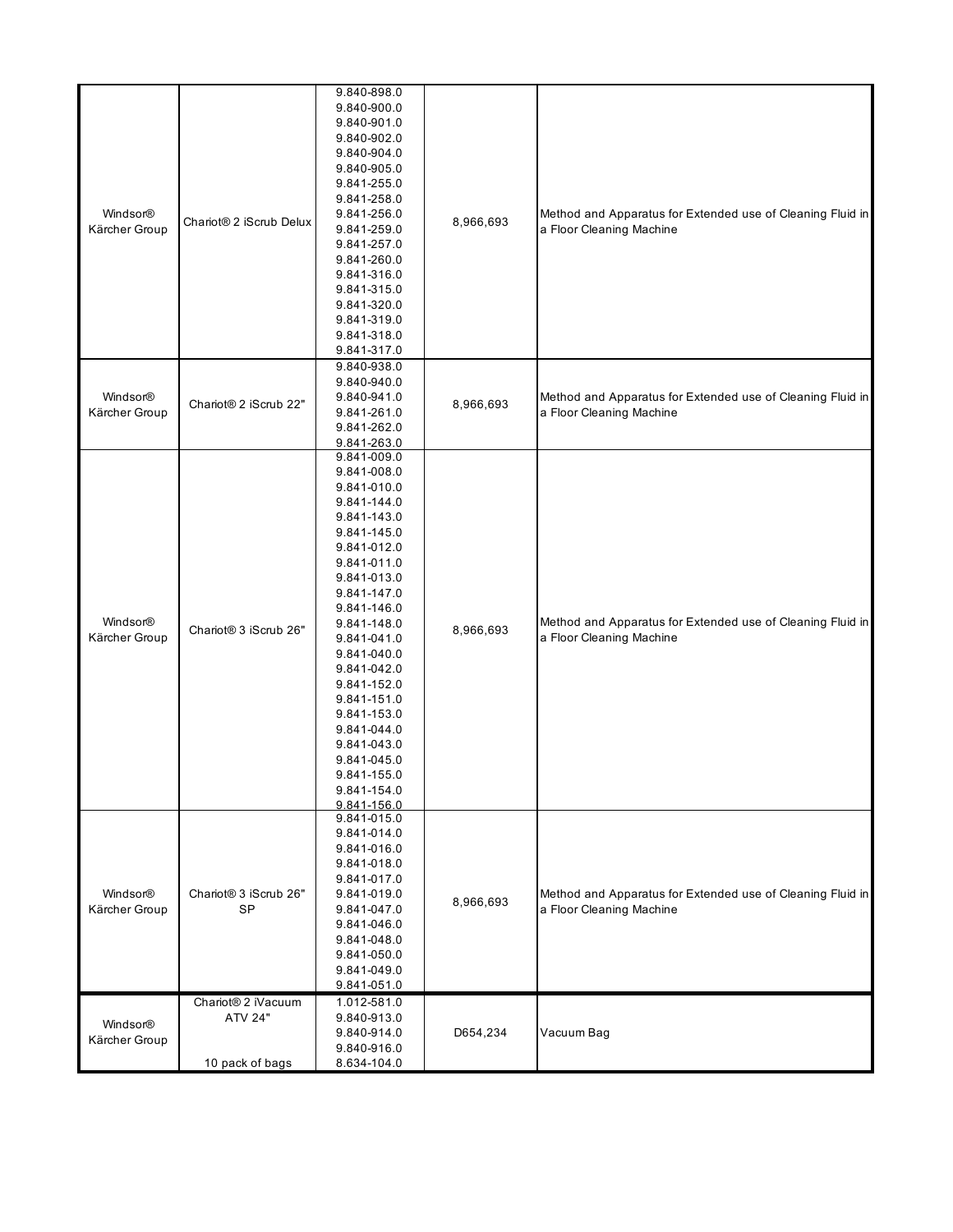| Windsor®<br>Kärcher Group | Chariot® 2 iGloss 20<br>Bumisher | 9.841-074.0<br>9.841-075.0<br>9.841-076.0<br>9.841-080.0<br>9.841-081.0<br>9.841-082.0<br>9.841-086.0<br>9.841-087.0<br>9.841-088.0                                                                                                                                                                                                                                  | 8,978,190 | Removable High Speed Pad Driver System               |
|---------------------------|----------------------------------|----------------------------------------------------------------------------------------------------------------------------------------------------------------------------------------------------------------------------------------------------------------------------------------------------------------------------------------------------------------------|-----------|------------------------------------------------------|
| Windsor®<br>Kärcher Group | Chariot® 3 iExtract 26           | 9.841-214.0<br>9.841-215.0<br>9.841-216.0<br>9.841-217.0<br>9.841-219.0<br>9.841-219.0<br>9.841-270.0<br>9.841-271.0<br>9.841-272.0<br>9.841-275.0<br>9.841-276.0<br>9.841-277.0                                                                                                                                                                                     | 9,357,895 | Gravity Feed Solution System with Brush Distribution |
| Windsor®<br>Kärcher Group | Chariot® 3 iScrub 26"            | 9.841-009.0<br>9.841-008.0<br>9.841-010.0<br>9.841-144.0<br>9.841-143.0<br>9.841-145.0<br>9.841-012.0<br>9.841-011.0<br>9.841-013.0<br>9.841-147.0<br>9.841-146.0<br>9.841-148.0<br>9.841-041.0<br>9.841-040.0<br>9.841-042.0<br>9.841-152.0<br>9.841-151.0<br>9.841-153.0<br>9.841-044.0<br>9.841-043.0<br>9.841-045.0<br>9.841-155.0<br>9.841-154.0<br>9.841-156.0 | 9,572,470 | Cable Actuated Squeegee Lift System                  |
| Windsor®<br>Kärcher Group | Chariot® 3 iScrub 26"            | 9.841-009.0<br>9.841-008.0<br>9.841-010.0<br>9.841-144.0<br>9.841-143.0<br>9.841-145.0<br>9.841-012.0<br>9.841-011.0<br>9.841-013.0<br>9.841-147.0<br>9.841-146.0<br>9.841-148.0<br>9.841-041.0<br>9.841-040.0<br>9.841-042.0<br>9.841-152.0<br>9.841-151.0<br>9.841-153.0<br>9.841-044.0<br>9.841-043.0<br>9.841-045.0<br>9.841-155.0<br>9.841-154.0<br>9.841-156.0 | D693,529  | <b>Floor Cleaner</b>                                 |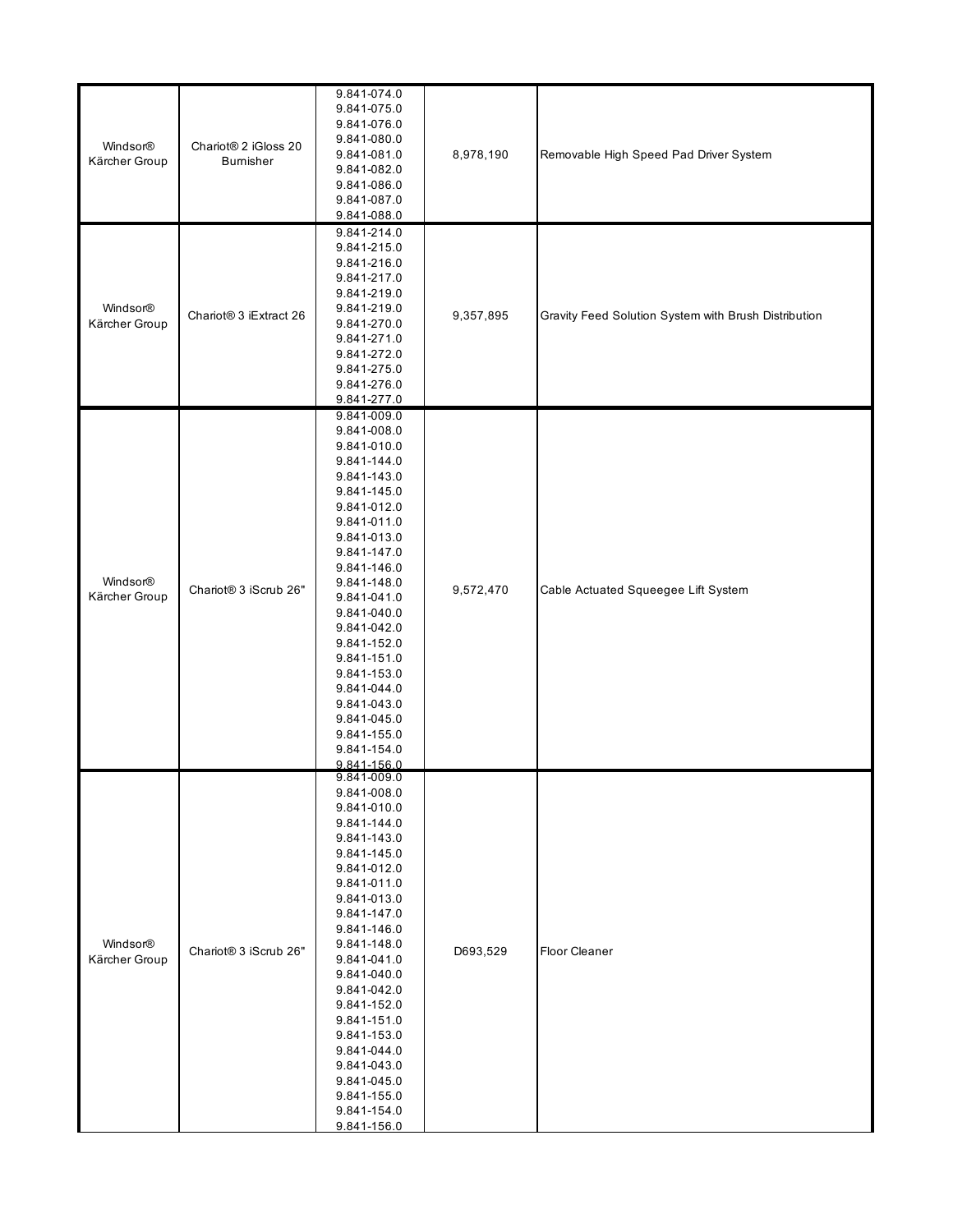| Windsor®<br>Kärcher Group         | Chariot <sup>®</sup> 3 iExtract 26                                                                                                                                                                                                                 | 9.841-214.0<br>9.841-215.0<br>9.841-216.0<br>9.841-217.0<br>9.841-219.0<br>9.841-219.0<br>9.841-270.0<br>9.841-271.0<br>9.841-272.0<br>9.841-275.0<br>9.841-276.0<br>9.841-277.0                                              | D693,529               | <b>Floor Cleaner</b>                                                         |
|-----------------------------------|----------------------------------------------------------------------------------------------------------------------------------------------------------------------------------------------------------------------------------------------------|-------------------------------------------------------------------------------------------------------------------------------------------------------------------------------------------------------------------------------|------------------------|------------------------------------------------------------------------------|
| <b>SPECIALTY SURFACE CLEANING</b> |                                                                                                                                                                                                                                                    |                                                                                                                                                                                                                               |                        |                                                                              |
| Kärcher®                          | PS 4/7 Bp<br>TD12V120                                                                                                                                                                                                                              | 1.007-082.0                                                                                                                                                                                                                   | 9,421,563              | Self-Contained Spray Apparatus for Disinfectants                             |
| Kärcher®                          | PS 4/7 Bp OBC                                                                                                                                                                                                                                      | 1.007-084.0                                                                                                                                                                                                                   | 9,421,563<br>D919,208  | Self-Contained Spray Apparatus for Disinfectants<br>Portable Cleaning Device |
| Kärcher®                          | <b>WVP 10</b>                                                                                                                                                                                                                                      | 1.633-551.0                                                                                                                                                                                                                   | 10,258,207 B2          | Portable Hard Surface Cleaning Device                                        |
| <b>PRESSURE WASHERS</b>           |                                                                                                                                                                                                                                                    |                                                                                                                                                                                                                               |                        |                                                                              |
| LANDA® Kärcher<br>Group           | ECOS-7000 Trailer                                                                                                                                                                                                                                  | 1.103-825.0<br>1.103-838.0<br>1.103-839.0                                                                                                                                                                                     | 8,597,434              | <b>Towed Portable Cleaning System</b>                                        |
| LANDA® Kärcher<br>Group           | ECOS-7000 Trailer                                                                                                                                                                                                                                  | 1.103-825.0<br>1.103-838.0<br>1.103-839.0                                                                                                                                                                                     | D701,357               | Portable Cleaning System                                                     |
| Kärcher®                          | <b>Tiger Shark Pressure</b><br><b>Washer Trailer</b>                                                                                                                                                                                               | 1.103-841.0                                                                                                                                                                                                                   | 10,328,838 B2          | Utility Trailer with Multiple Modes of Conveyance and<br>Operation           |
| Kärcher®                          | Tule Series HDS 3.5/40<br><b>GE MT</b>                                                                                                                                                                                                             | 1.103-844.0                                                                                                                                                                                                                   | D793,911               | <b>Trailer Device</b>                                                        |
| Kärcher®                          | <b>Expert Series</b><br>G 3200 XH                                                                                                                                                                                                                  | 1.107-154.0<br>1.107-155.0<br>1.107-156.0<br>1.107-157.0<br>1.107-158.0                                                                                                                                                       | 8,602,323              | Mobile Washer Unit                                                           |
| LANDA® Kärcher<br>Group           | <b>PHW Series</b><br>PHW3-11024D<br>PHW4-22024A<br>PHW4-22024B<br>PHW4-22024C<br>PHW4-22024F<br>PHW4-22024G<br>PHW4-22024H<br>PHW4-30024A<br>PHW4-30024B<br>PHW4-30024C<br>PHW4-30024F<br>PHW4-30024G<br>PHW4-30024H<br>PHW5-30024B<br>PHW5-30024C | 1.109-078.0<br>1.109-079.0<br>1.109-080.0<br>1.109-081.0<br>1.109-082.0<br>1.109-083.0<br>1.109-084.0<br>1.109-085.0<br>1.109-086.0<br>1.109-087.0<br>1.109-088.0<br>1.109-089.0<br>1.109-090.0<br>1.109-091.0<br>1.109-092.0 | 8,496,188<br>8,888,016 | Pressure Washing Device Employing a Bypass                                   |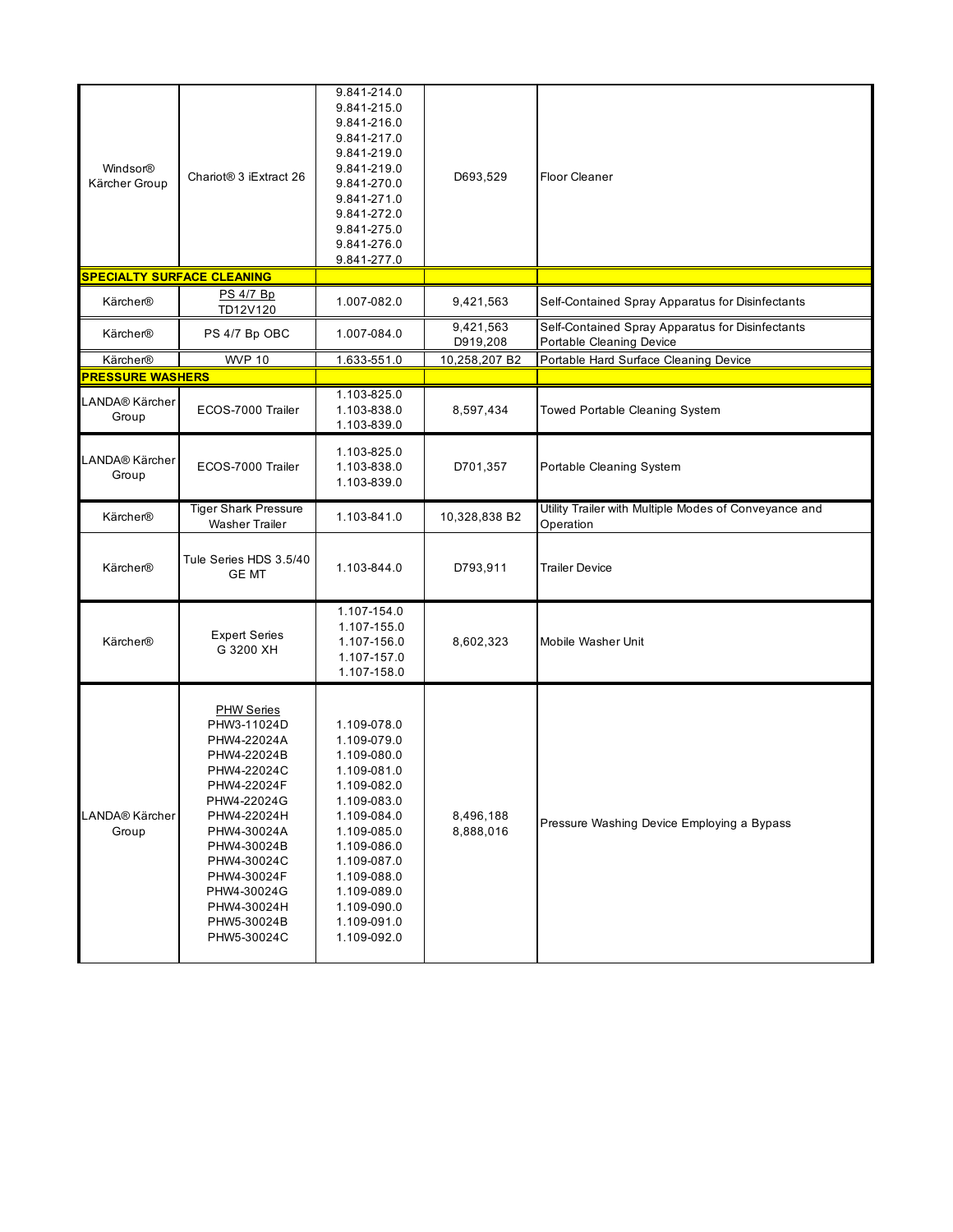| LANDA® Kärcher<br>Group | <b>VHG Series</b><br>VHG4-20024A<br>VHG4-22024A<br>VHG4-22024B<br>VHG4-22024C<br>VHG4-22024G<br>VHG4-22024H<br>VHG4-30024A<br>VHG4-30024B<br>VHG4-30024C<br>VHG4-30024G<br>VHG4-30024H<br>VHG5-30024B<br>VHG5-30024C<br>VHG5-30024H<br>VHG6-30024B<br>VHG6-30024C<br>VHG8-30024B<br>VHG8-30024C                                                                                                                            | 1.109-534.0<br>1.109-535.0<br>1.109-536.0<br>1.109-537.0<br>1.109-538.0<br>1.109-539.0<br>1.109-541.0<br>1.109-542.0<br>1.109-543.0<br>1.109-544.0<br>1.109-545.0<br>1.109-546.0<br>1.109-547.0<br>1.109-548.0<br>1.109-549.0<br>1.109-550.0<br>1.109-552.0<br>1.109-553.0                                                                                                          | 8,496,188<br>8,888,016 | Pressure Washing Device Employing a Bypass |
|-------------------------|----------------------------------------------------------------------------------------------------------------------------------------------------------------------------------------------------------------------------------------------------------------------------------------------------------------------------------------------------------------------------------------------------------------------------|-------------------------------------------------------------------------------------------------------------------------------------------------------------------------------------------------------------------------------------------------------------------------------------------------------------------------------------------------------------------------------------|------------------------|--------------------------------------------|
| LANDA® Kärcher<br>Group | <b>VNG Series</b><br>VNG4-20024A<br>VNG4-20024B<br>VNG4-20024C<br>VNG4-20024H<br>VNG4-30024A<br>VNG4-30024B<br>VNG4-30024C<br>VNG4-30024H<br>VNG6-30024B<br>VNG6-30024C<br>VNG8-30024B<br>VNG8-30024C<br>VNG8-30024H<br>VNG10-20024B<br>VNG10-20024C                                                                                                                                                                       | 1.109-563.0<br>1.109-564.0<br>1.109-565.0<br>1.109-568.0<br>1.109-569.0<br>1.109-570.0<br>1.109-571.0<br>1.109-574.0<br>1.109-575.0<br>1.109-576.0<br>1.109-579.0<br>1.109-580.0<br>1.109-582.0<br>1.109-559.0<br>1.109-560.0                                                                                                                                                       | 8,496,188<br>8,888,016 | Pressure Washing Device Employing a Bypass |
| LANDA® Kärcher<br>Group | <b>ENG Series</b><br>NG 3.5 - 5 GPM<br>ENG4-20024A<br>ENG4-22024A<br>ENG4-22024B<br>ENG4-22024C<br>ENG4-22024F<br>ENG4-22024G<br>ENG4-22024H<br>ENG4-30024A<br>ENG4-30024B<br>ENG4-30024C<br>ENG4-30024F<br>ENG4-30024G<br>ENG4-30024H<br>ENG5-23024A<br>ENG5-23024B<br>ENG5-23024C<br>ENG5-23024F<br>ENG5-23024G<br>ENG5-23024H<br>ENG5-30024A<br>ENG5-30024B<br>ENG5-30024C<br>ENG5-30024F<br>ENG5-30024G<br>ENG5-30024H | 1.109-800.0<br>1.109-801.0<br>1.109-802.0<br>1.109-803.0<br>1.109-804.0<br>1.109-805.0<br>1.109-806.0<br>1.109-807.0<br>1.109-808.0<br>1.109-809.0<br>1.109-810.0<br>1.109-811.0<br>1.109-812.0<br>1.109-813.0<br>1.109-814.0<br>1.109-815.0<br>1.109-816.0<br>1.109-817.0<br>1.109-818.0<br>1.109-819.0<br>1.109-820.0<br>1.109-821.0<br>1.109-822.0<br>1.109-823.0<br>1.109-824.0 | 8,496,188<br>8,888,016 | Pressure Washing Device Employing a Bypass |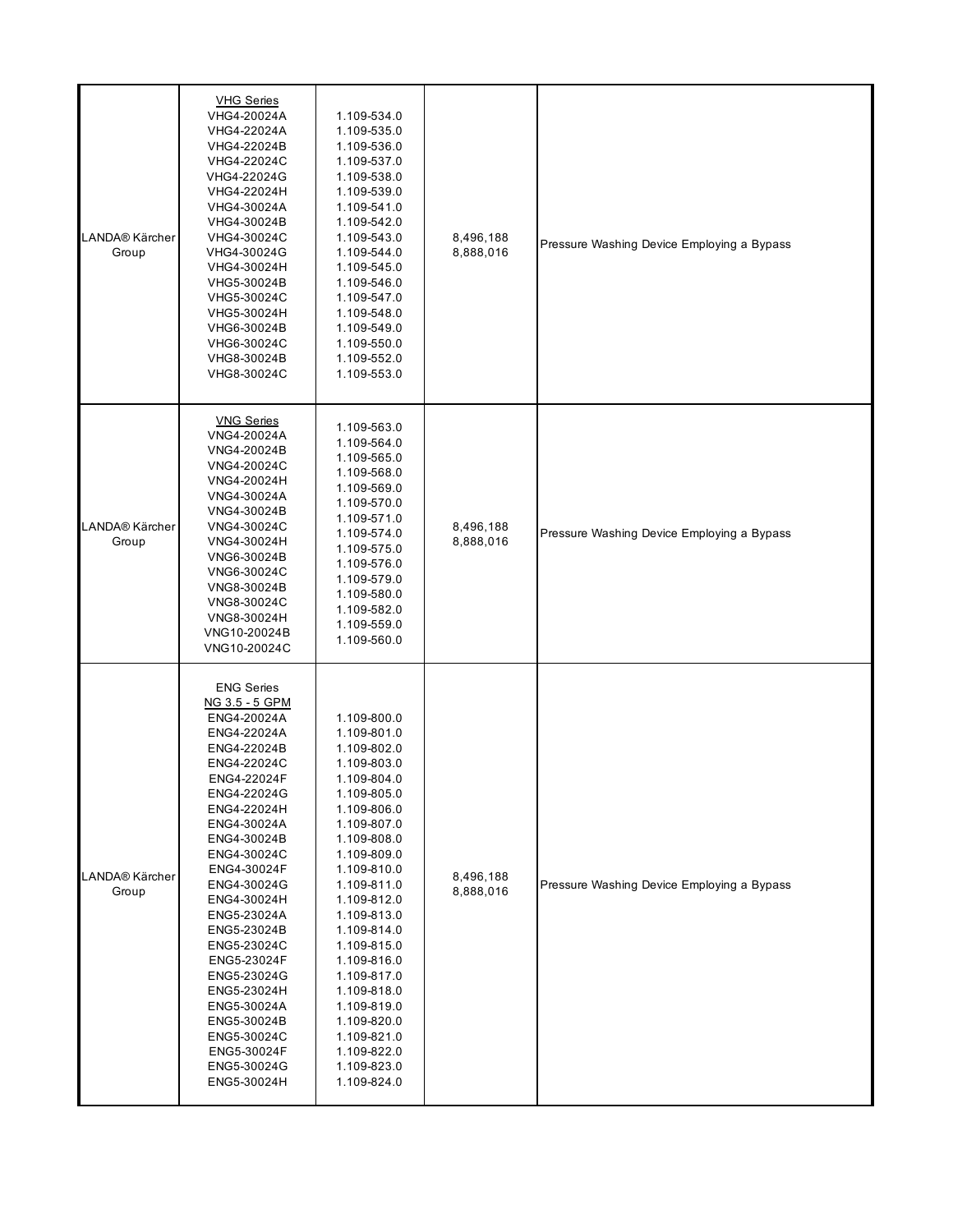| LANDA® Kärcher<br>Group | <b>ENG Series</b><br>NG 6.3 - 9.5 GPM<br>ENG6-32024B<br>ENG6-32024C<br>ENG6-32024F<br>ENG6-32024H<br>ENG8-32024B<br>ENG8-32024C<br>ENG8-32024F<br>ENG8-32024H<br>ENG10-30024B<br>ENG10-30024C<br>ENG10-30024F<br>ENG10-30024H                                                                                                                                                                                               | 1.109-825.0<br>1.109-826.0<br>1.109-827.0<br>1.109-828.0<br>1.109-829.0<br>1.109-830.0<br>1.109-831.0<br>1.109-832.0<br>1.109-833.0<br>1.109-834.0<br>1.109-835.0<br>1.109-836.0                                                                                                                                                                                                    | 8,496,188<br>8,888,016 | Pressure Washing Device Employing a Bypass |
|-------------------------|-----------------------------------------------------------------------------------------------------------------------------------------------------------------------------------------------------------------------------------------------------------------------------------------------------------------------------------------------------------------------------------------------------------------------------|-------------------------------------------------------------------------------------------------------------------------------------------------------------------------------------------------------------------------------------------------------------------------------------------------------------------------------------------------------------------------------------|------------------------|--------------------------------------------|
| LANDA® Kärcher<br>Group | <b>ENG Series</b><br>LPG 3.5 - 5 GPM<br>ENG4-20024A<br>ENG4-22024A<br>ENG4-22024B<br>ENG4-22024C<br>ENG4-22024F<br>ENG4-22024G<br>ENG4-22024H<br>ENG4-30024A<br>ENG4-30024B<br>ENG4-30024C<br>ENG4-30024F<br>ENG4-30024G<br>ENG4-30024H<br>ENG5-23024A<br>ENG5-23024B<br>ENG5-23024C<br>ENG5-23024F<br>ENG5-23024G<br>ENG5-23024H<br>ENG5-30024A<br>ENG5-30024B<br>ENG5-30024C<br>ENG5-30024F<br>ENG5-30024G<br>FNG5-30024H | 1.109-837.0<br>1.109-838.0<br>1.109-839.0<br>1.109-840.0<br>1.109-841.0<br>1.109-842.0<br>1.109-843.0<br>1.109-844.0<br>1.109-845.0<br>1.109-846.0<br>1.109-847.0<br>1.109-848.0<br>1.109-849.0<br>1.109-850.0<br>1.109-851.0<br>1.109-852.0<br>1.109-853.0<br>1.109-854.0<br>1.109-855.0<br>1.109-856.0<br>1.109-857.0<br>1.109-858.0<br>1.109-859.0<br>1.109-860.0<br>1 109-861 0 | 8,496,188<br>8,888,016 | Pressure Washing Device Employing a Bypass |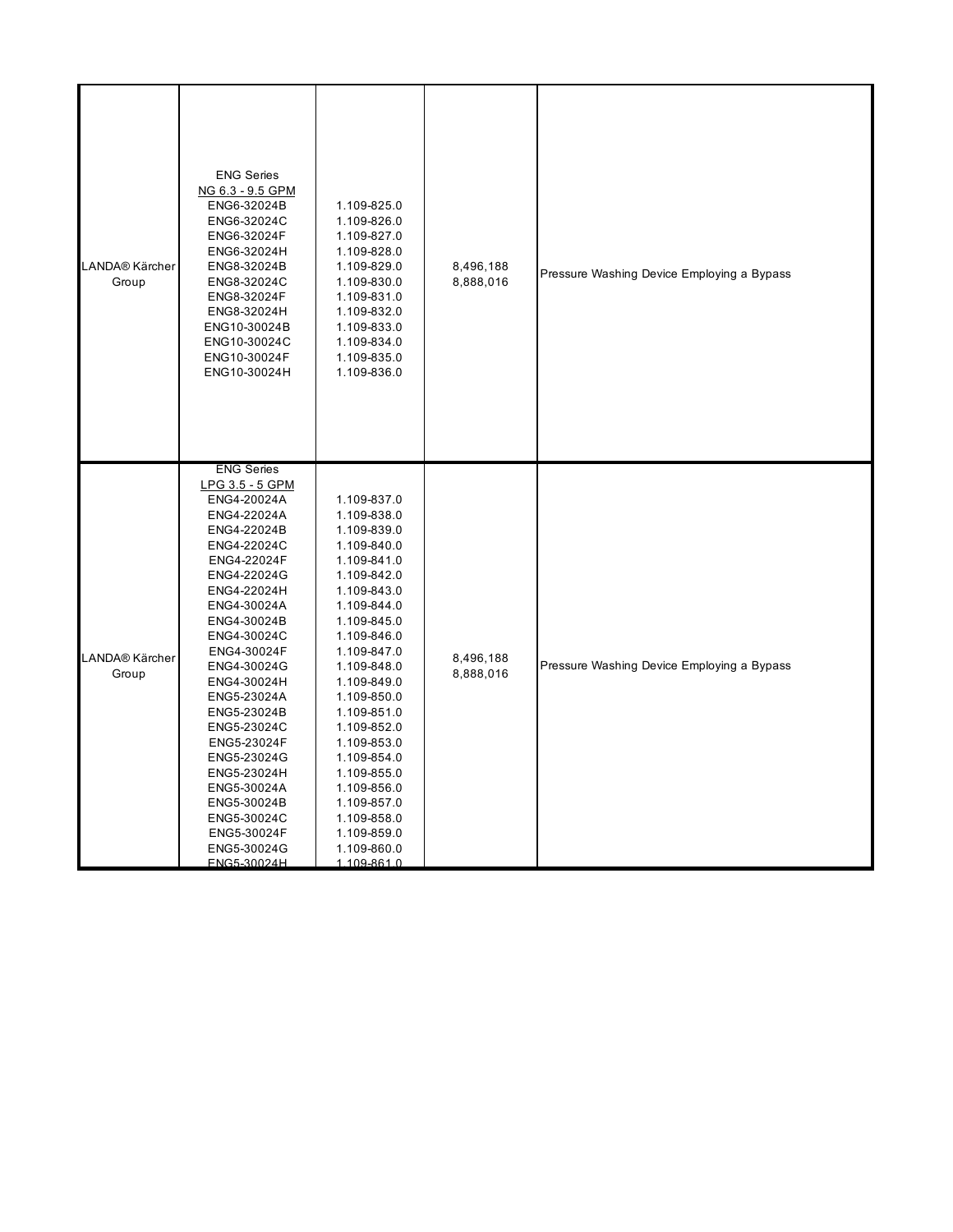| LANDA® Kärcher<br>Group | <b>ENG Series</b><br>LPG 6.3 - 9.5 GPM<br>ENG6-32024B<br>ENG6-32024C<br>ENG6-32024F<br>ENG6-32024H<br>ENG8-32024B<br>ENG8-32024C<br>ENG8-32024F<br>ENG8-32024H<br>ENG10-30024B<br>ENG10-30024C<br>ENG10-30024F<br>ENG10-30024H | 1.109-862.0<br>1.109-863.0<br>1.109-864.0<br>1.109-865.0<br>1.109-866.0<br>1.109-867.0<br>1.109-868.0<br>1.109-869.0<br>1.109-870.0<br>1.109-871.0<br>1.109-872.0<br>1.109-836.0                                                                                           | 8,496,188<br>8,888,016 | Pressure Washing Device Employing a Bypass |
|-------------------------|--------------------------------------------------------------------------------------------------------------------------------------------------------------------------------------------------------------------------------|----------------------------------------------------------------------------------------------------------------------------------------------------------------------------------------------------------------------------------------------------------------------------|------------------------|--------------------------------------------|
| <b>HOTSY®</b>           | 900 Series<br>921P<br>921N<br>926P<br>926N<br>942P<br>942N<br>943P<br>943N<br>944P<br>944N<br>945P<br>945N                                                                                                                     | 1.109-948.0<br>1.109-691.0<br>1.109-949.0<br>1.109-692.0<br>1.109-693.0<br>1.109-694.0<br>1.109-659.0<br>1.109-696.0<br>1.109-697.0<br>1.109-698.0<br>1.109-699.0<br>1.109-700.0                                                                                           | D740,501               | Hot Water Pressure Washer (Hotsy)          |
| <b>HOTSY®</b>           | 1400 Series<br>1451P<br>1451N<br>1452P<br>1452N<br>1453P<br>1453N<br>1454P<br>1454N<br>1455P<br>1455N<br>1456P<br>1456N<br>1473P<br>1473N<br>1474P<br>1474N<br>1475P<br>1475N                                                  | 1.109-950.0<br>1.109-701.0<br>1.109-702.0<br>1.109-703.0<br>1.109-704.0<br>1.109-705.0<br>1.109-706.0<br>1.109-707.0<br>1.109-708.0<br>1.109-709.0<br>1.109-951.0<br>1.109-710.0<br>1.109-711.0<br>1.109-712.0<br>1.109-713.0<br>1.109-714.0<br>1.109-952.0<br>1.109-953.0 | D740,501               | Hot Water Pressure Washer (Hotsy)          |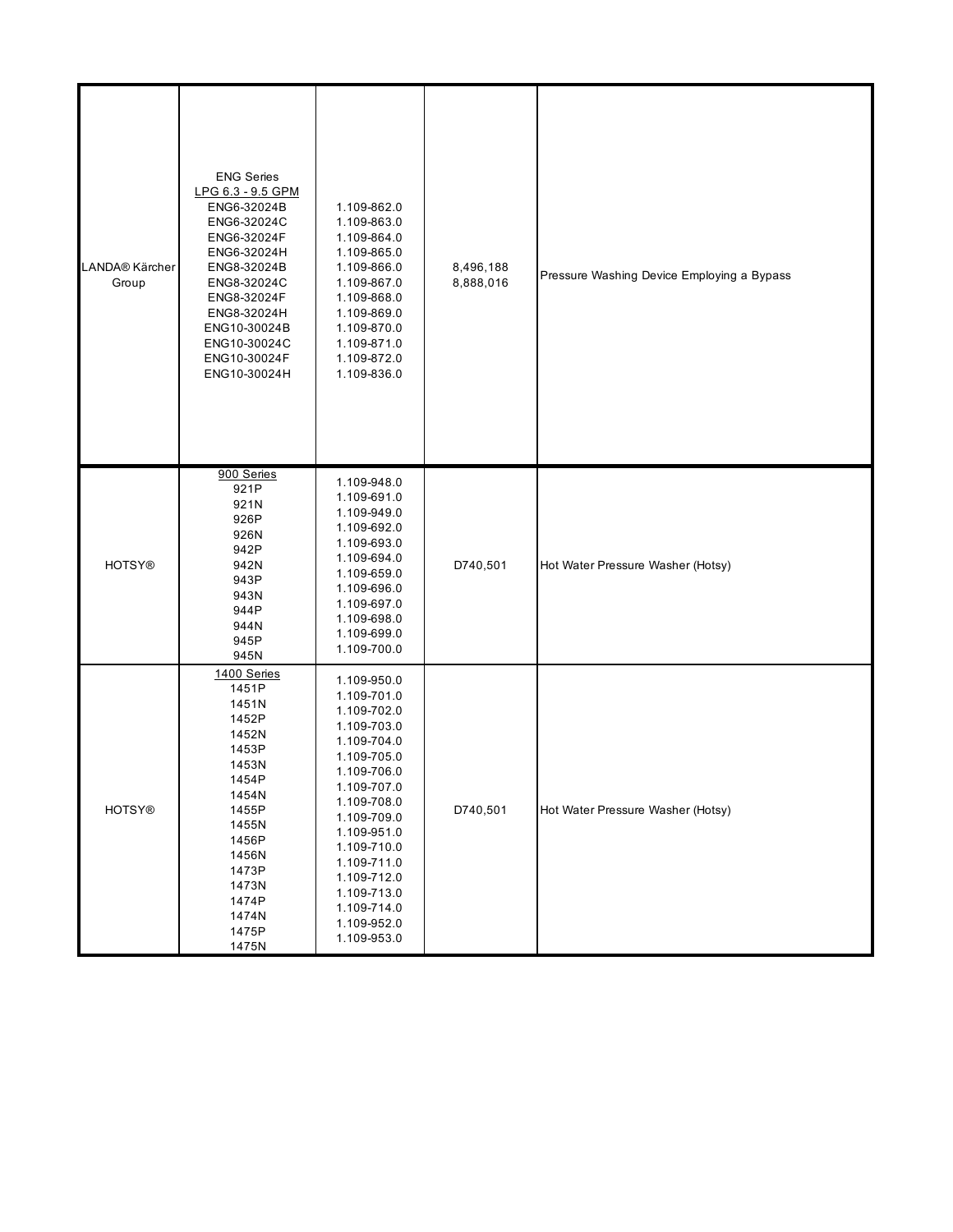| <b>HOTSY®</b> | 800 Series<br>821<br>842<br>843<br>844<br>845<br>851<br>852<br>853<br>854<br>855<br>856<br>873<br>874                                                                                                                                                                                                                                                                                                                                                                                                                                                                                                       | 1.108-120.0<br>1.108-121.0<br>1.108-122.0<br>1.108-123.0<br>1.108-124.0<br>1.108-125.0<br>1.108-126.0<br>1.108-127.0<br>1.108-128.0<br>1.108-129.0<br>1.108-130.0<br>1.108-131.0<br>1.108-132.0                                                                                                                                                                                     | D726,382 | Mobile Hot Water Pressure Washer (HOTSY) |
|---------------|-------------------------------------------------------------------------------------------------------------------------------------------------------------------------------------------------------------------------------------------------------------------------------------------------------------------------------------------------------------------------------------------------------------------------------------------------------------------------------------------------------------------------------------------------------------------------------------------------------------|-------------------------------------------------------------------------------------------------------------------------------------------------------------------------------------------------------------------------------------------------------------------------------------------------------------------------------------------------------------------------------------|----------|------------------------------------------|
| Kärcher®      | NG 3.5-5 GPM<br>HDS 3.5/20 Ea ST NG<br>HDS 4.0/22 Ea ST NG<br>HDS 4.0/22 Eb ST NG<br>HDS 4.0/22 Ec ST NG<br>HDS 4.0/22 Ef ST NG<br>HDS 4.0/22 Eg ST NG<br>HDS 4.0/22 Eh ST NG<br>HDS 3.9/30 Ea ST NG<br>HDS 3.9/30 Ea ST NG<br>HDS 3.9/30 Eb ST NG<br>HDS 3.9/30 Ef ST NG<br>HDS 3.9/30 Eg ST NG<br>HDS 3.9/30 Eh ST NG<br>HDS 5.0/23 Ea ST NG<br>HDS 5.0/23 Eb ST NG<br>HDS 5.0/23 Ec ST NG<br>HDS 5.0/23 Ef ST NG<br>HDS 5.0/23 Eg ST NG<br>HDS 5.0/23 Eh ST NG<br>HDS 4.8/30 Ea ST NG<br>HDS 4.8/30 Eb ST NG<br>HDS 4.8/30 Ec ST NG<br>HDS 4.8/30 Ef ST NG<br>HDS 4.8/30 Eg ST NG<br>HDS 4.8/30 Eh ST NG | 1.109-715.0<br>1.109-716.0<br>1.109-717.0<br>1.109-718.0<br>1.109-719.0<br>1.109-720.0<br>1.109-721.0<br>1.109-723.0<br>1.109-724.0<br>1.109-725.0<br>1.109-726.0<br>1.109-727.0<br>1.109-728.0<br>1.109-730.0<br>1.109-731.0<br>1.109-732.0<br>1.109-733.0<br>1.109-734.0<br>1.109-735.0<br>1.109-736.0<br>1.109-737.0<br>1.109-738.0<br>1.109-739.0<br>1.109-740.0<br>1.109-740.0 | D735,959 | Pressure Washer                          |
| Kärcher®      | NG 6.3+GPM<br>HDS 6.3/32 Eb ST NG<br>HDS 6.3/32 Ec ST NG<br>HDS 6.3/32 Ef ST NG<br>HDS 6.3/32 Eh ST NG<br>HDS 8.0/32 Eb ST NG<br>HDS 8.0/32 Ec ST NG<br>HDS 8.0/32 Ef ST NG<br>HDS 8.0/32 Eh ST NG<br>HDS 9.5/32 Eb ST NG<br>HDS 9.5/32 Ec ST NG<br>HDS 9.5/32 Ef ST NG<br>HDS 9.5/32 Eh ST NG                                                                                                                                                                                                                                                                                                              | 1.109-744.0<br>1.109-745.0<br>1.109-146.0<br>1.109-747.0<br>1.109-748.0<br>1.109-749.0<br>1.109-750.0<br>1.109-751.0<br>1.109-752.0<br>1.109-753.0<br>1.109-754.0<br>1.109-755.0                                                                                                                                                                                                    | D735,959 | Pressure Washer                          |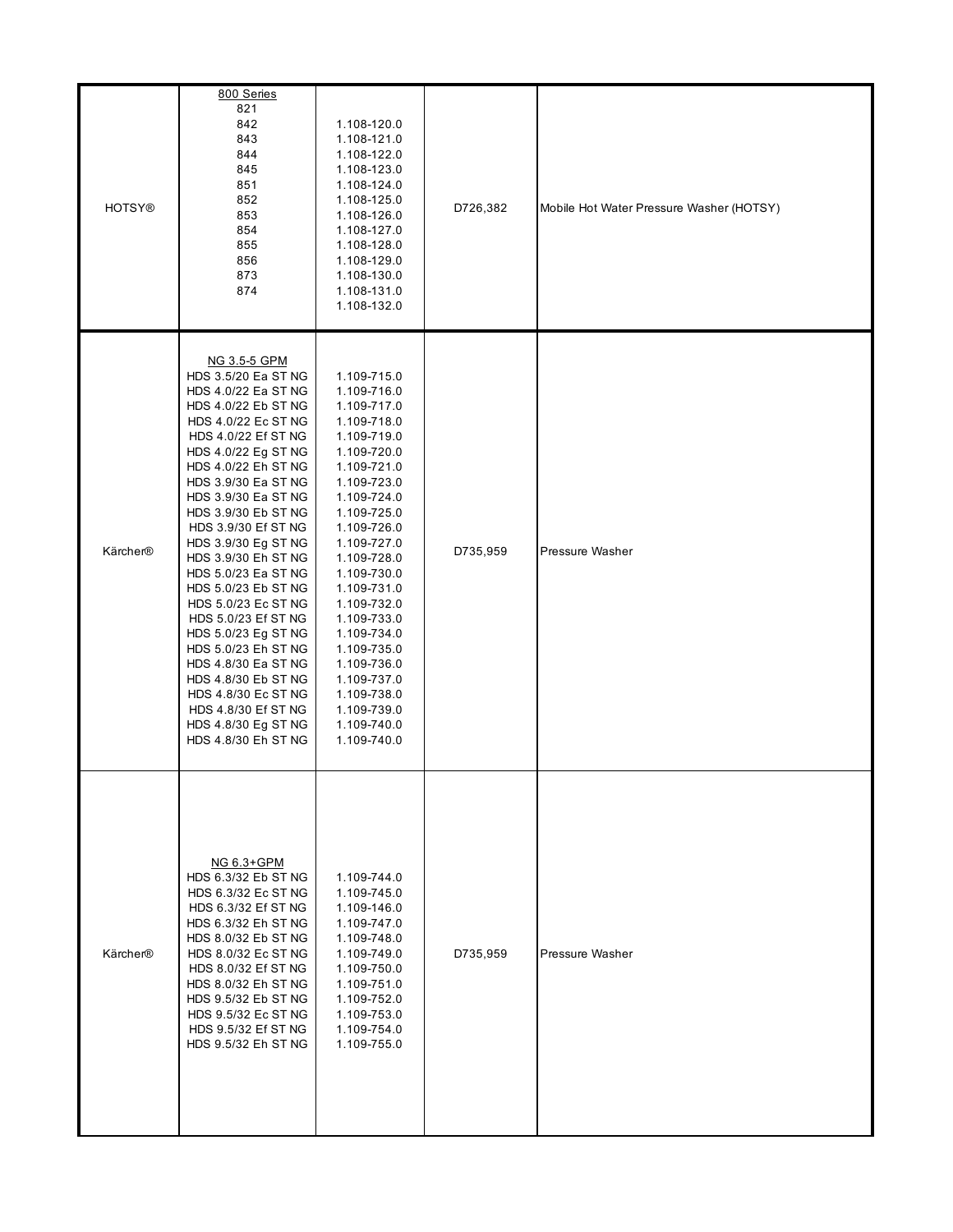| Kärcher®                | LP 3.5-5 GPM<br>HDS 3.5/20 Ea ST LP<br>HDS 4.0/22 Ea ST LP<br>HDS 4.0/22 Eb ST LP<br>HDS 4.0/22 Ec ST LP<br>HDS 4.0/22 Ef ST LP<br>HDS 4.0/22 Eg ST LP<br>HDS 4.0/22 Eh ST LP<br>HDS 3.9/30 Ea ST LP<br>HDS 3.9/30 Ea ST LP<br>HDS 3.9/30 Eb ST LP<br>HDS 3.9/30 Ef ST LP<br>HDS 3.9/30 Eg ST LP<br>HDS 3.9/30 Eh ST LP<br>HDS 5.0/23 Ea ST LP<br>HDS 5.0/23 Eb ST LP<br>HDS 5.0/23 Ec ST LP<br>HDS 5.0/23 Ef ST LP<br>HDS 5.0/23 Eg ST LP<br>HDS 5.0/23 Eh ST LP<br>HDS 4.8/30 Ea ST LP<br>HDS 4.8/30 Eb ST LP<br>HDS 4.8/30 Ec ST LP<br>HDS 4.8/30 Ef ST LP<br>HDS 4.8/30 Eg ST LP<br>HDS 4.8/30 Eh ST LP | 1.109-756.0<br>1.109-757.0<br>1.109-758.0<br>1.109-759.0<br>1.109-760.0<br>1.109-761.0<br>1.109-762.0<br>1.109-764.0<br>1.109-765.0<br>1.109-766.0<br>1.109-767.0<br>1.109-768.0<br>1.109-769.0<br>1.109-771.0<br>1.109-772.0<br>1.109-773.0<br>1.109-774.0<br>1.109-775.0<br>1.109-776.0<br>1.109-777.0<br>1.109-778.0<br>1.109-779.0<br>1.109-780.0<br>1.109-781.0<br>1.109-782.0 | D735,959 | Pressure Washer |
|-------------------------|-------------------------------------------------------------------------------------------------------------------------------------------------------------------------------------------------------------------------------------------------------------------------------------------------------------------------------------------------------------------------------------------------------------------------------------------------------------------------------------------------------------------------------------------------------------------------------------------------------------|-------------------------------------------------------------------------------------------------------------------------------------------------------------------------------------------------------------------------------------------------------------------------------------------------------------------------------------------------------------------------------------|----------|-----------------|
| Kärcher®                | NG 6.3+GPM<br>HDS 6.3/32 Eb ST LP<br>HDS 6.3/32 Ec ST LP<br>HDS 6.3/32 Ef ST LP<br>HDS 6.3/32 Eh ST LP<br>HDS 8.0/32 Eb ST LP<br>HDS 8.0/32 Ec ST LP<br>HDS 8.0/32 Ef ST LP<br>HDS 8.0/32 Eh ST LP<br>HDS 9.5/32 Eb ST LP<br>HDS 9.5/32 Ec ST LP<br>HDS 9.5/32 Ef ST LP<br>HDS 9.5/32 Eh ST LP                                                                                                                                                                                                                                                                                                              | 1.109-785.0<br>1.109-786.0<br>1.109-187.0<br>1.109-788.0<br>1.109-789.0<br>1.109-790.0<br>1.109-791.0<br>1.109-792.0<br>1.109-793.0<br>1.109-794.0<br>1.109-795.0<br>1.109-796.0                                                                                                                                                                                                    | D735,959 | Pressure Washer |
| LANDA® Kärcher<br>Group | <b>ENG Series</b><br>NG 3.5 - 5 GPM<br>ENG4-20024A<br>FNG4-22024A<br>ENG4-22024B<br>ENG4-22024C<br>ENG4-22024F<br>ENG4-22024G<br>ENG4-22024H<br>ENG4-30024A<br>ENG4-30024B<br>ENG4-30024C<br>ENG4-30024F<br>ENG4-30024G<br>ENG4-30024H<br>ENG5-23024A<br>ENG5-23024B<br>ENG5-23024C<br>ENG5-23024F<br>ENG5-23024G<br>ENG5-23024H<br>ENG5-30024A<br>ENG5-30024B<br>ENG5-30024C<br>ENG5-30024F<br>ENG5-30024G<br>FNG5-30024H                                                                                                                                                                                  | 1.109-800.0<br>1.109-801.0<br>1.109-802.0<br>1.109-803.0<br>1.109-804.0<br>1.109-805.0<br>1.109-806.0<br>1.109-807.0<br>1.109-808.0<br>1.109-809.0<br>1.109-810.0<br>1.109-811.0<br>1.109-812.0<br>1.109-813.0<br>1.109-814.0<br>1.109-815.0<br>1.109-816.0<br>1.109-817.0<br>1.109-818.0<br>1.109-819.0<br>1.109-820.0<br>1.109-821.0<br>1.109-822.0<br>1.109-823.0<br>1 109-824 0 | D735,959 | Pressure Washer |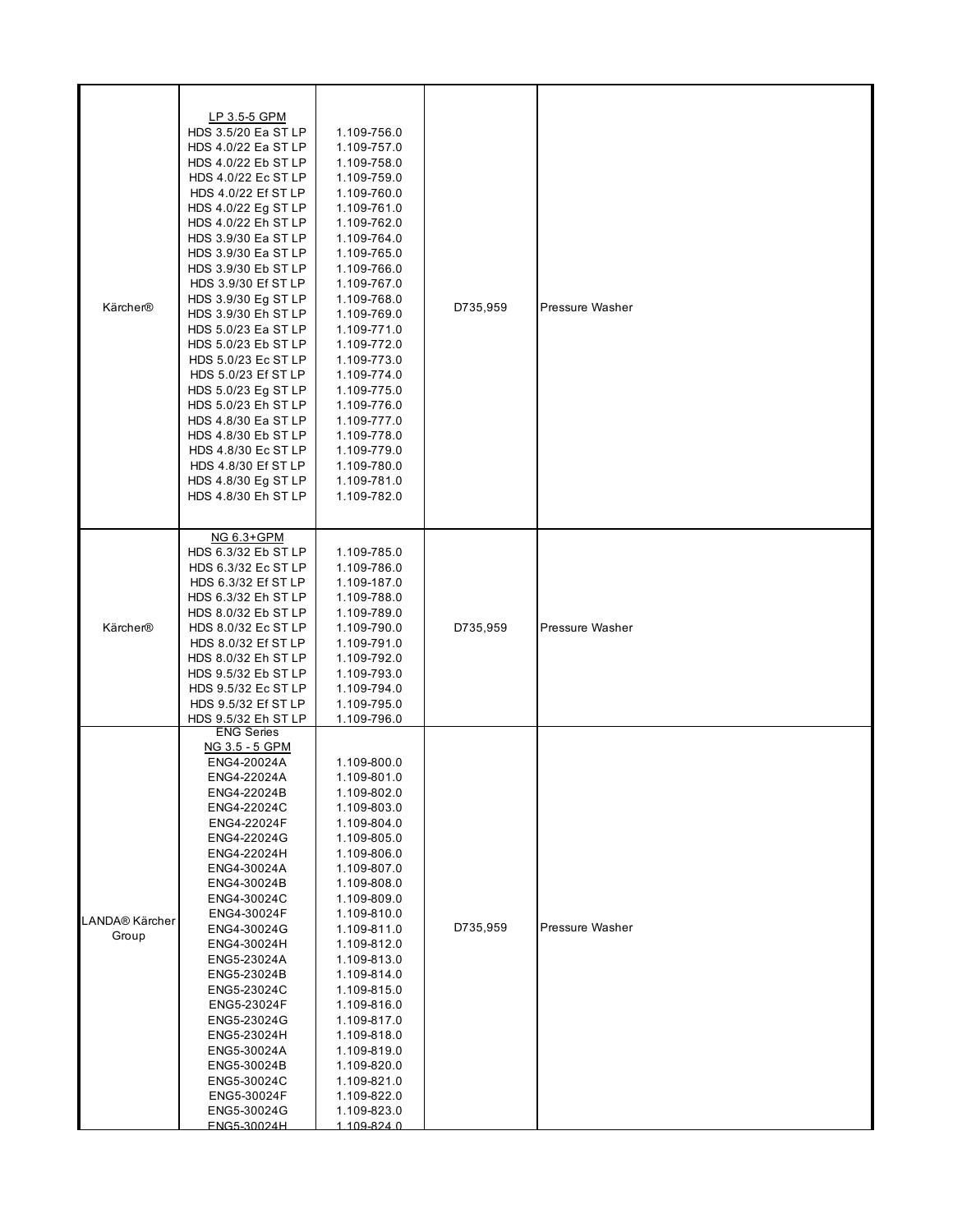| LANDA® Kärcher<br>Group | <b>ENG Series</b><br>NG 6.3 - 9.5 GPM<br>ENG6-32024B<br>ENG6-32024C<br>ENG6-32024F<br>ENG6-32024H<br>ENG8-32024B<br>ENG8-32024C<br>ENG8-32024F<br>ENG8-32024H<br>ENG10-30024B<br>ENG10-30024C<br>ENG10-30024F<br>ENG10-30024H                                                                                                                                                                                               | 1.109-825.0<br>1.109-826.0<br>1.109-827.0<br>1.109-828.0<br>1.109-829.0<br>1.109-830.0<br>1.109-831.0<br>1.109-832.0<br>1.109-833.0<br>1.109-834.0<br>1.109-835.0<br>1.109-836.0                                                                                                                                                                                                    | D735,959 | Pressure Washer |
|-------------------------|-----------------------------------------------------------------------------------------------------------------------------------------------------------------------------------------------------------------------------------------------------------------------------------------------------------------------------------------------------------------------------------------------------------------------------|-------------------------------------------------------------------------------------------------------------------------------------------------------------------------------------------------------------------------------------------------------------------------------------------------------------------------------------------------------------------------------------|----------|-----------------|
| LANDA® Kärcher<br>Group | <b>ENG Series</b><br>LPG 3.5 - 5 GPM<br>ENG4-20024A<br>ENG4-22024A<br>ENG4-22024B<br>ENG4-22024C<br>ENG4-22024F<br>ENG4-22024G<br>ENG4-22024H<br>ENG4-30024A<br>ENG4-30024B<br>ENG4-30024C<br>ENG4-30024F<br>ENG4-30024G<br>ENG4-30024H<br>ENG5-23024A<br>ENG5-23024B<br>ENG5-23024C<br>ENG5-23024F<br>ENG5-23024G<br>ENG5-23024H<br>ENG5-30024A<br>ENG5-30024B<br>ENG5-30024C<br>ENG5-30024F<br>ENG5-30024G<br>FNG5-30024H | 1.109-837.0<br>1.109-838.0<br>1.109-839.0<br>1.109-840.0<br>1.109-841.0<br>1.109-842.0<br>1.109-843.0<br>1.109-844.0<br>1.109-845.0<br>1.109-846.0<br>1.109-847.0<br>1.109-848.0<br>1.109-849.0<br>1.109-850.0<br>1.109-851.0<br>1.109-852.0<br>1.109-853.0<br>1.109-854.0<br>1.109-855.0<br>1.109-856.0<br>1.109-857.0<br>1.109-858.0<br>1.109-859.0<br>1.109-860.0<br>1 109-861 0 | D735,959 | Pressure Washer |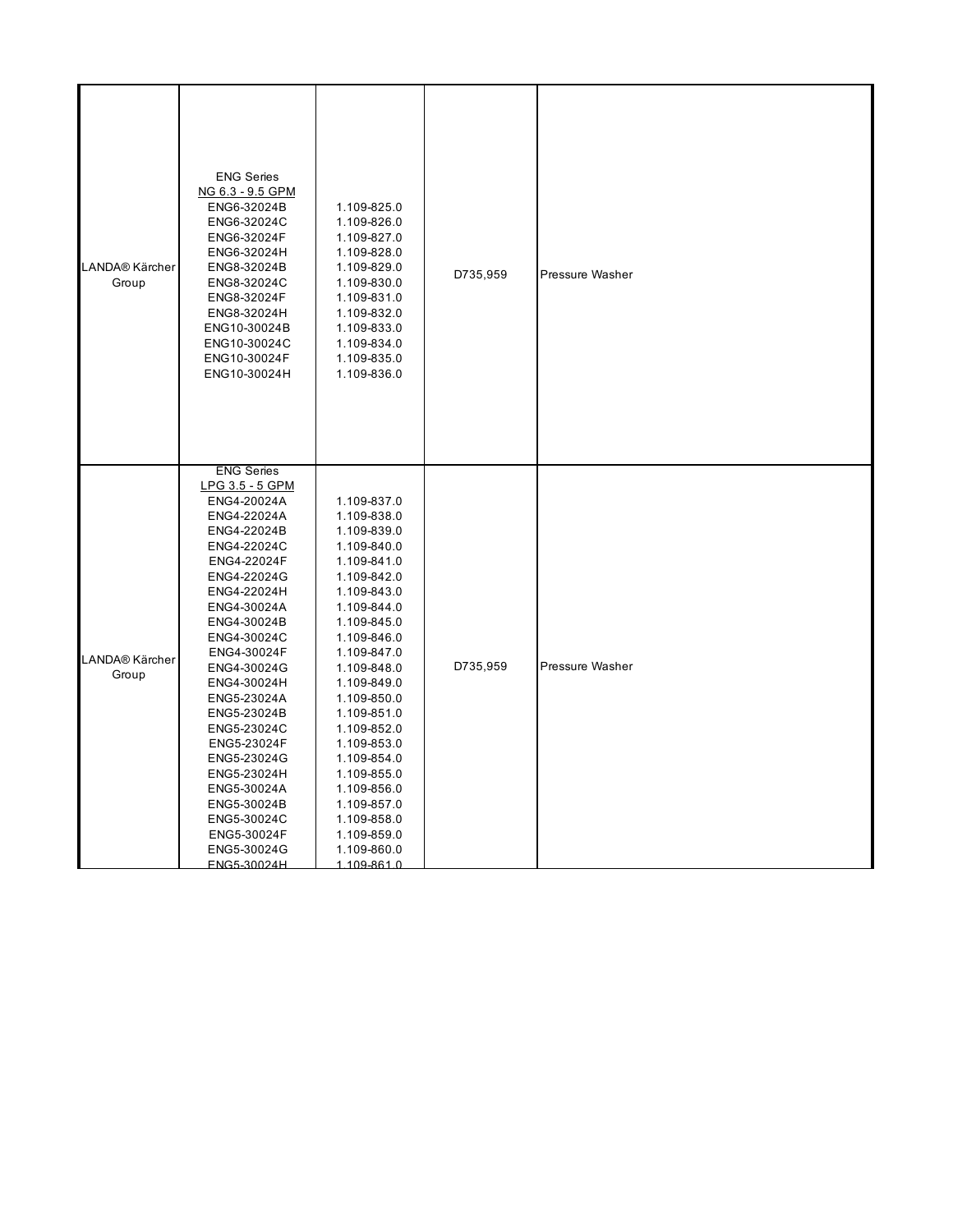| LANDA® Kärcher<br>Group | <b>ENG Series</b><br>LPG 6.3 - 9.5 GPM<br>ENG6-32024B<br>ENG6-32024C<br>ENG6-32024F<br>ENG6-32024H<br>ENG8-32024B<br>ENG8-32024C<br>ENG8-32024F<br>ENG8-32024H<br>ENG10-30024B<br>ENG10-30024C<br>ENG10-30024F<br>ENG10-30024H | 1.109-862.0<br>1.109-863.0<br>1.109-864.0<br>1.109-865.0<br>1.109-866.0<br>1.109-867.0<br>1.109-868.0<br>1.109-869.0<br>1.109-870.0<br>1.109-871.0<br>1.109-872.0<br>1.109-836.0                                                                                           | D735,959             | Pressure Washer                                                                    |
|-------------------------|--------------------------------------------------------------------------------------------------------------------------------------------------------------------------------------------------------------------------------|----------------------------------------------------------------------------------------------------------------------------------------------------------------------------------------------------------------------------------------------------------------------------|----------------------|------------------------------------------------------------------------------------|
|                         | <b>PRESSURE WASHER COMPONENTS</b>                                                                                                                                                                                              |                                                                                                                                                                                                                                                                            |                      |                                                                                    |
| <b>SPRAYMART</b>        | Legacy®<br><b>Fire-Rite Burners</b>                                                                                                                                                                                            | 8.922-847.0<br>8.922-848.0<br>8.922-849.0<br>8.922-850.0<br>8.922-869.0<br>8.922-870.0<br>8.922-871.0<br>8.922-872.0<br>8.922-873.0<br>8.922-874.0<br>8.922-875.0<br>8.922-876.0<br>8.922-877.0<br>8.922-878.0<br>8.922-879.0<br>8.922-880.0<br>8.922-881.0<br>8.922-882.0 | D665,901             | Oil Burner Assembly                                                                |
| <u>WATER MAZE</u>       |                                                                                                                                                                                                                                |                                                                                                                                                                                                                                                                            |                      |                                                                                    |
| <b>WATER MAZE</b>       | Innovator Series <sup>TM</sup><br>EC2-20A<br>CoAg2-20A<br><b>IPF2-20D</b><br><b>REC2-20A</b><br>Compact Coag                                                                                                                   | 1.103-486.0<br>1.103-487.0<br>1.103-488.0<br>1.103-489.0<br>1.103-510.0                                                                                                                                                                                                    | 8,480,888            | Immediate Cleaning and Recirculation of Cleaning Fluid and<br>Method of Using Same |
| <b>ACCESSORIES</b>      |                                                                                                                                                                                                                                |                                                                                                                                                                                                                                                                            |                      |                                                                                    |
| Kärcher®                | <b>Hose Reel</b><br>2 Reel Pallet Skid<br>Tank&Reel Pallet Skid<br>100' Mild Steel<br>200' Mild Steel<br>100' Stainless Steel<br>200' Stainless Steel                                                                          | 9.807-838.0<br>9.807-833.0<br>9.801-763.0<br>9.801-764.0<br>9.801-765.0<br>9.801-766.0                                                                                                                                                                                     | D739,715<br>D772,042 | Hose Reel                                                                          |
| <b>LANDA®</b>           | Hose Reel<br>2 Reel Pallet Skid<br>Tank&Reel Pallet Skid<br>100' Mild Steel<br>200' Mild Steel<br>100' Stainless Steel<br>200' Stainless Steel                                                                                 | 9.807-839.0<br>9.807-834.0<br>9.801-771.0<br>9.801-772.0<br>9.801-773.0<br>9801-7740                                                                                                                                                                                       | D739,715<br>D772,042 | Hose Reel                                                                          |